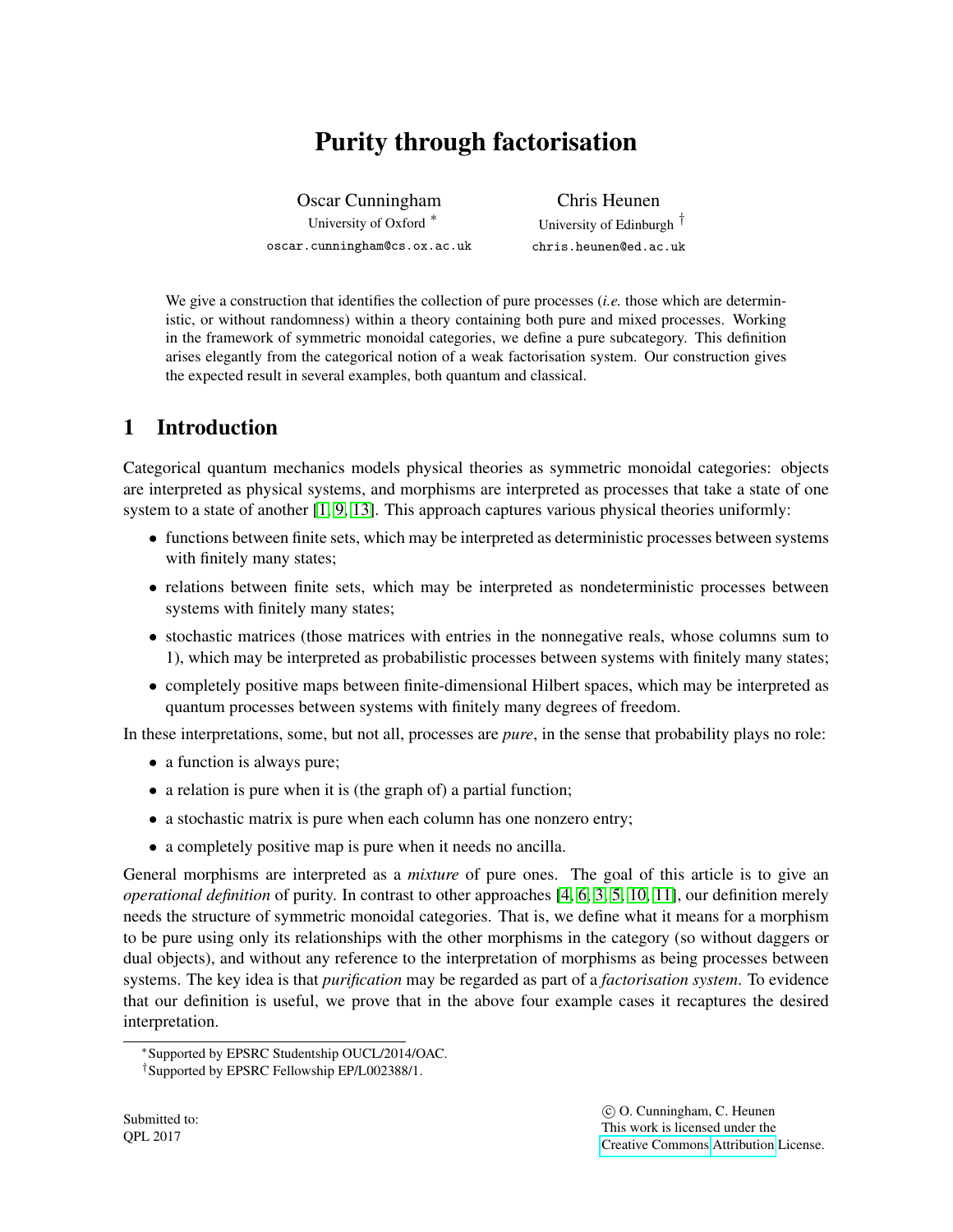We start by recalling factorisation systems in Section [2,](#page-1-0) and discuss lifting properties in Section [3.](#page-2-0) Section [4](#page-4-0) then defines purification in terms of factorisation systems, and Section [5](#page-5-0) illustrates that this is a good notion by showing that it captures probabilistic theories, possibilistic theories, deterministic theories, and quantum theories. Finally, Section [6](#page-11-2) gives a comparison with previous attempts at operational definitions of purity [\[4,](#page-12-2) [15\]](#page-12-7). We will use the diagrammatic notation [\[17\]](#page-12-8).

## <span id="page-1-0"></span>2 Factorisation

Our definition of purity is inspired by Stinespring's dilation theorem [\[18\]](#page-12-9). This is a theorem about the category of finite dimensional Hilbert spaces and completely positive maps [\[7\]](#page-12-10); Stinespring's statement allowed infinite dimensional spaces, but we don't use that generality. Hilbert spaces represent quantum systems and completely positive maps represent all the physically realisable nondeterministic processes between them [\[16\]](#page-12-11). The pure morphisms representing deterministic processes form a symmetric monoidal subcategory. Additionally, every system has a has a *completely mixed state* represented by a completely positive map from  $\mathbb C$  (the monoidal unit) to the Hilbert space representing that sys-tem [\[10,](#page-12-5) [11\]](#page-12-6). We will draw this state diagrammatically as  $\frac{1}{x}$ .

<span id="page-1-3"></span>**Theorem 1** (Stinespring dilation). *Any completely positive map A*  $\rightarrow$  *B can be written in the form* 

*p B*

*C*

*A*

*Proof.* See [\[16\]](#page-12-11).

We can reformulate the Stinespring dilation theorem (and theorems like it) in a category-theoretic way by using a version of factorisation systems [\[12,](#page-12-12) [2\]](#page-11-3).

**Definition 2.** Suppose C is a category and  $\mathscr L$  and  $\mathscr R$  are collections of morphisms in C. We say that  $(\mathscr{L}, \mathscr{R})$  is a *factorisation system* if every morphism in C may be written as  $r \circ l$  for some  $l \in \mathscr{L}$  and  $r \in \mathcal{R}$ . (We do not necessarily demand that  $\mathcal{L}$  and  $\mathcal{R}$  are subcategories, or that they have any other properties at all.)

Stinespring's theorem says that the category of completely positive maps has a factorisation system, with L consisting of all maps that introduce a mixed state, and R consisting of all pure maps. See also [\[19\]](#page-12-13). Two types of factorisation system are of particular interest:

• *Orthogonal factorisation systems* are typified by the system (Surj,Inj) in Set; the factorisation is found by writing a function as a surjection onto its image followed by inclusion of the image into the codomain. Orthogonal factorisation systems have the property that their factorisations are unique up to a unique isomorphism on the 'middle' object through which the morphism is being factored. In fact orthogonal factorisation systems can be defined as those which have this uniqueness property in addition to the property that  $\mathscr L$  and  $\mathscr R$  are replete<sup>[1](#page-1-1)</sup> subcategories [\[14,](#page-12-14) C.0.19].

*for some* ancilla *Hilbert space C and pure morphism p.*

 $\Box$ 

<span id="page-1-2"></span>(1)

<span id="page-1-1"></span><sup>&</sup>lt;sup>1</sup>A subcategory is *replete* if it contains (all objects and) all isomorphisms.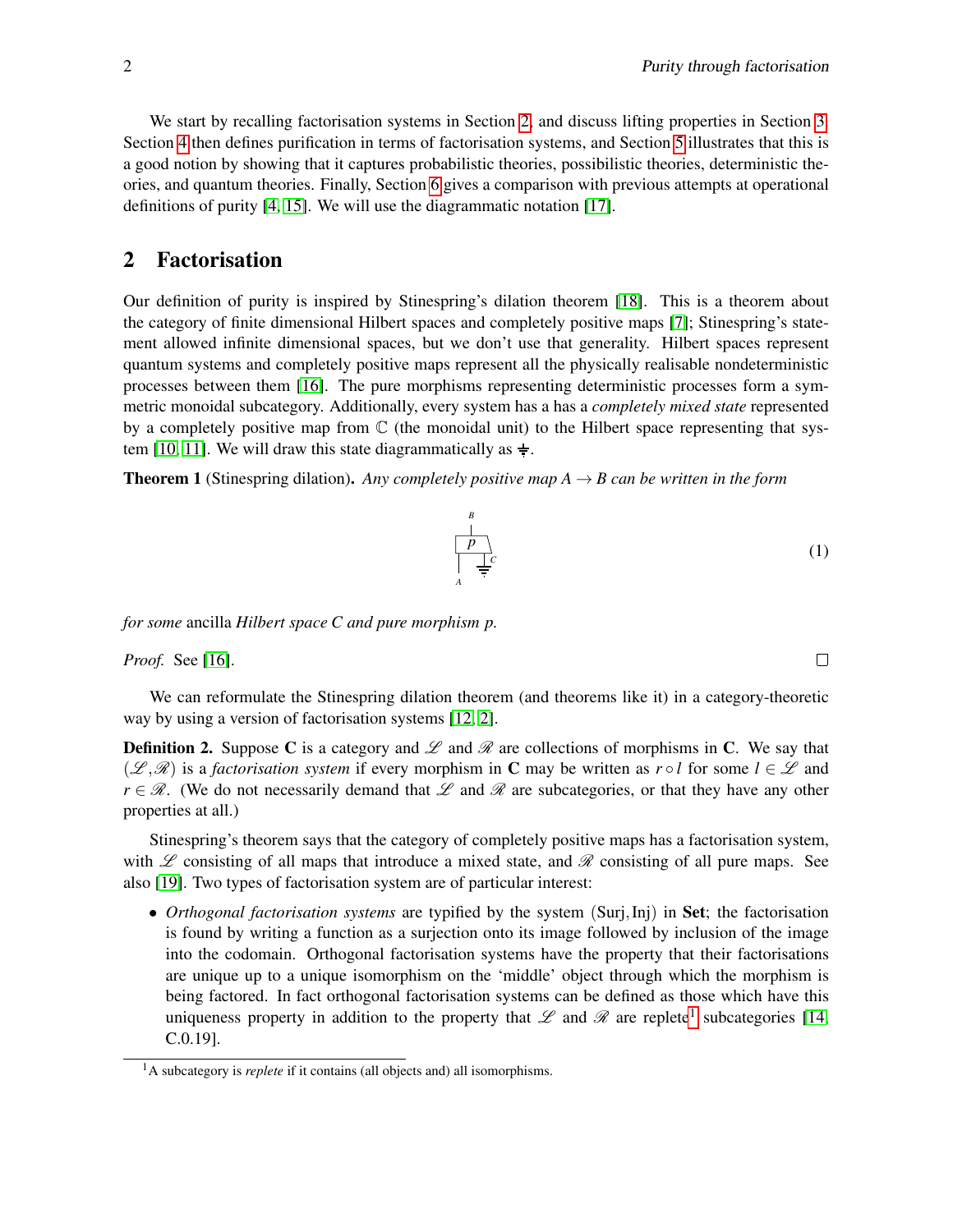• Weak factorisation systems<sup>[2](#page-2-1)</sup> are typified by the system (Inj, Surj) in Set; the factorisation is found by letting the 'middle' object be the domain along with one extra element for each point not in the image of the original function. In a weak factorisation system the factorisations are not necessarily unique, but they do satisfy a weaker property which we will give in the next section.

The Stinespring dilation is known to never be unique. So it cannot describe an orthogonal factorisation system, but might describe a weak factorisation system. In fact, we will see that it does indeed give a weak factorisation system after a slight modification, namely expanding the collection  $\mathscr L$  to contain all isomorphisms. This might be expected from the interpretation: the introduction of an ancillary completely mixed state resembles an injection as it maps a smaller space into a larger one, so we might have predicted in advance that there would be an analogy with (Inj,Surj) but not with (Surj,Inj).

## <span id="page-2-0"></span>3 Lifting

Weak factorisation systems are defined in terms of the following relation. Let  $C$  be any category and let *f* and *g* be morphisms in C (there need not be any relation between their domains and codomains). Say that *f* and *g* have the *lifting property*, and write  $f\mathbb{Z}g$ , when any commuting square



has a morphism *h* making the two triangles commute.

For a collection  $\mathscr A$  of morphisms in C (that are not necessarily closed under composition), define  $\mathscr{A}^{\mathbb{Z}}$  and  $\mathscr{A}$  to be the collections of morphisms that have the lifting property on the right or left of all the morphisms in  $\mathscr{A}$ :

$$
\mathscr{A}^{\mathbb{Z}} = \{ g \in \text{Mor}(\mathbf{C}) | \forall f \in \mathscr{A} : f \mathbb{Z}g \},
$$
  

$$
\mathbb{Z}^{\mathbb{Z}} = \{ f \in \text{Mor}(\mathbf{C}) | \forall g \in \mathscr{A} : f \mathbb{Z}g \}.
$$

It is easily shown that  $\mathscr{A}^{\mathbb{Z}}$  and  $\mathscr{A}$  contain all isomorphisms and are closed under composition, and are therefore replete subcategories of C. We also have that  $\mathcal{F}$  and  $(-)^{\mathbb{Z}}$  are order reversing in the sense that if  $\mathscr{A} \subseteq \mathscr{B}$  then  $\mathscr{A}^{\mathbb{Z}} \supseteq \mathscr{B}^{\mathbb{Z}}$  and  $\mathscr{A} \supseteq \mathscr{B}$ . Furthermore  $\mathscr{A} \subseteq (\mathscr{A})^{\mathbb{Z}}$  and  $\mathscr{A} \subseteq^{\mathbb{Z}}(\mathscr{A}^{\mathbb{Z}})$ ; pairs of order reversing functions with this property are known as *Galois connections*. It follows that alternating applications of  $(\mathcal{A} - \mathcal{A})$  and  $(-)^{\mathbb{Z}}$  eventually cease to have an effect:  $(\mathcal{A} \mathcal{A})^{\mathbb{Z}} = \mathcal{A}$  and  $(\mathcal{A} \mathcal{A}^{\mathbb{Z}})^{\mathbb{Z}} = \mathcal{A}^{\mathbb{Z}}$ .

Given any collection  $\mathscr A$  of morphisms, we can generate a pair  $(\mathscr L,\mathscr R)$  by letting  $\mathscr R=\mathscr A^{\boxtimes}$  and then  $\mathscr{L} = \mathscr{D}$ . This pair then has the property that  $\mathscr{L} = \mathscr{D}$  and  $\mathscr{R} = \mathscr{L}^{\mathbb{Z}}$ . <sup>[3](#page-2-2)</sup> Thus for any collection of morphisms  $\mathscr A$  we can generate a pair  $(\mathscr L,\mathscr R)$  and then ask if this pair happens to form a factorisation system.

**Definition 3.** A *weak factorisation system* is a factorisation system with  $\mathscr{L} = \mathscr{R}$  and  $\mathscr{R} = \mathscr{L}^{\mathbb{Z}}$ .

<span id="page-2-3"></span>Example 4. Let us see why (Inj,Surj) is a weak factorisation system in Set.

First note that this is indeed a factorisation system. Given a function  $f: A \rightarrow B$  let *i* be the inclusion  $A \to A \sqcup (B \setminus \text{im}(f))$  and let  $s = f \sqcup \text{id}_{B \setminus \text{im}(f)}$ :  $A \sqcup (B \setminus \text{im}(f)) \to \text{im}(f) \sqcup (B \setminus \text{im}(f)) = B$ . Then *i* is injective, *s* is surjective, and  $s \circ i = f$ .

<span id="page-2-1"></span> $2$ To avoid confusion: being a weak factorisation system isn't weaker than being a factorisation system. It is called that merely because being weak is weaker than being orthogonal.

<span id="page-2-2"></span><sup>&</sup>lt;sup>3</sup>In the theory of model categories,  $(\mathscr{L}, \mathscr{R})$  is called *cofibrantly generated* from  $\mathscr{A}$ . We won't use this terminology here.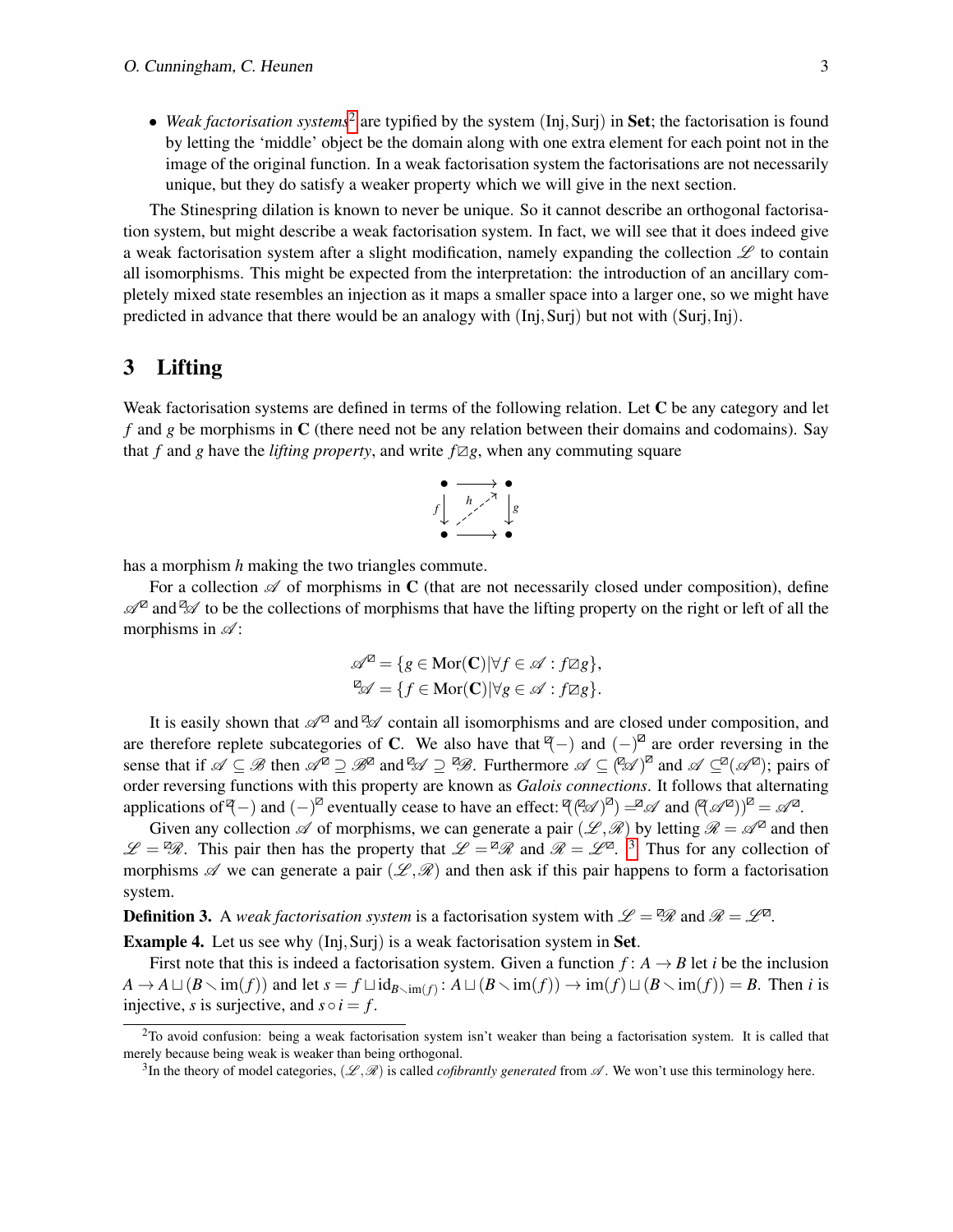Next we want to show that *i* $\boxtimes s$  for any injection *i*:  $A \rightarrow B$  and surjection *s*:  $C \rightarrow D$ . So suppose that

$$
\begin{array}{ccc}\nA & \xrightarrow{j} & C \\
i & \downarrow s \\
B & \xrightarrow{k} & D\n\end{array}
$$

commutes. Define *h*: *B* → *C* by for any  $b \in \text{im}(i)$  defining  $h(b) = j \circ i^{-1}(b)$  (which is well defined because *i* is injective), and for any  $b \notin \text{im}(i)$  defining  $h(b)$  to be any element of the preimage of  $k(b)$ under *s* (which is nonempty because *s* is surjective). Then  $h \circ i = j$  and  $s \circ h = k$ , as required.

Thus Inj ⊆<sup>2</sup>Surj and Surj ⊆ Inj<sup>2</sup>. Finally we must prove that there are no noninjections in <sup>3</sup>Surj nor nonsurjections in Inj<sup> $\mathbb{Z}$ </sup>. Suppose  $i' : A \rightarrow B$  is not an injection, so there is some *c* with  $c = i'(a)$  and  $c = i'(b)$ . Let  $i' = s \circ i$  be an (Inj, Surj)-factorisation. Then there is no *h* making



commute, because  $i(a) \neq i(b)$  and *h* must map *c* to both  $i(a)$  and  $i(b)$ .

Likewise, if  $s' : A \to B$  is not a surjection then pick some *d* not in its image and let  $s' = s \circ i$  be an (Inj,Surj)-factorisation. Then there is no *h* making

$$
A \xrightarrow{i \text{d}A} A
$$
\n
$$
i \downarrow \xrightarrow{h} S
$$
\n
$$
\bullet \xrightarrow{s} B
$$

commute, because *h* must map the nonempty set  $s^{-1}(d)$  to the empty set  $s'^{-1}(d)$ .

Next, we adapt these notions to the setting of symmetric monoidal categories. The problem is that if C is a symmetric monoidal category then the subcategories  $\mathbb{Z}$  and  $\mathscr{A}^{\mathbb{Z}}$  need not be monoidal subcategories. We adapt our definitions accordingly:

$$
f \oslash g \iff \forall A, B \in Ob(\mathbf{C}): f \otimes id_A \boxtimes g \otimes id_B
$$

$$
\mathscr{A}^{\oslash} = \{g \in Mor(\mathbf{C}) \mid \forall f \in \mathscr{A}: f \oslash g\}
$$

$$
\mathscr{A} = \{f \in Mor(\mathbf{C}) \mid \forall g \in \mathscr{A}: f \oslash g\}
$$

Now  $\mathscr A$  and  $\mathscr A^\oslash$  are replete symmetric monoidal subcategories<sup>[4](#page-3-0)</sup>, and  $(-)^\oslash$  and  $\oslash(-)$  form a Galois connection.

**Definition 5.** A *symmetric monoidal weak factorisation system* is a factorisation system with  $\mathscr{L} = \mathscr{R}$ and  $\mathscr{R} = \mathscr{L}^{\oslash}$ .

<span id="page-3-1"></span>**Example 6.** If we consider Set to be a symmetric monoidal category under Cartesian products  $\times$ , then our example (Inj, Surj) is indeed a symmetric monoidal weak factorisation system. Since  $\oslash$  is a stricter property than  $\Box$  we have that  $\Im$ Surj  $\Box$ <sup>2</sup> Surj = Inj and Inj  $\Im$   $\Box$  Inj = Surj so it suffices to check that *i* $\Diamond$ *s* for all injections *i* and surjections *s*. But this is immediate. If *i* is an injection then  $i \times id_A$  is an injection for any set *A*. Likewise, if *s* is a surjection then  $s \times id_B$  is an injection for any set *B*. So  $i \times id_A \boxtimes s \times id_B$ for all *A* and *B* and hence  $i \oslash s$ .

<span id="page-3-0"></span><sup>&</sup>lt;sup>4</sup>The definition of  $\oslash$  in terms of  $\oslash$  resembles complete positivity of quantum processes: for *f* to be completely positive it is not enough to preserve positivity of states, also *f* ⊗id*<sup>A</sup>* must preserve positivity of states.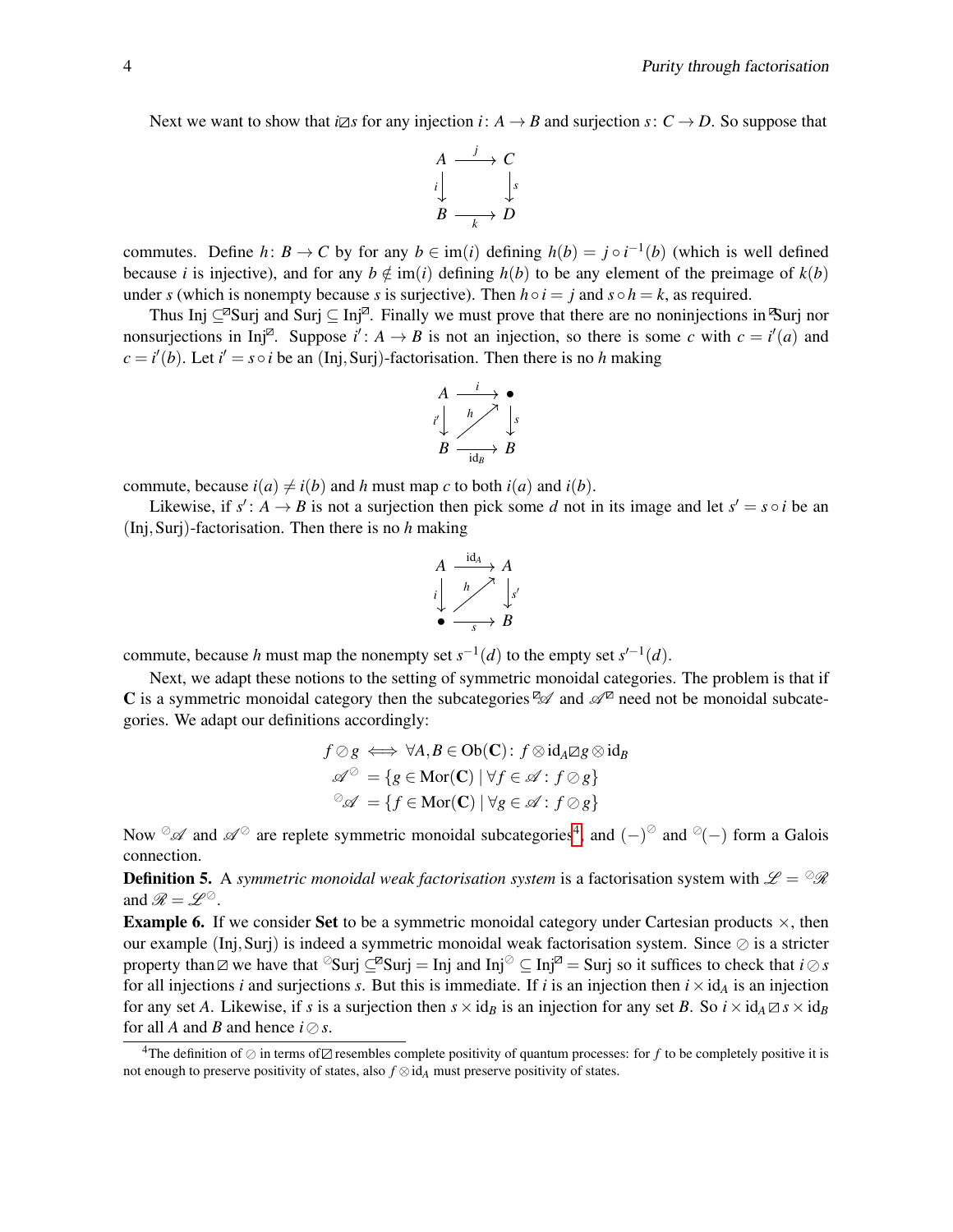## <span id="page-4-0"></span>4 Purity

Suppose a symmetric monoidal category **C** comes equipped with a morphism  $I \rightarrow A$  for each object A. We draw these morphisms as  $\frac{1}{\epsilon}$ , and call them *completely mixed states*. Call the collection of all the completely mixed states  $\mathcal{M}'$ .

The following definition is our operational description of purity.

Definition 7. Given a symmetric monoidal category equipped with a family of completely mixed states, define the *pure morphisms* to be those in the class  $\mathcal{P} = \mathcal{M}^{\prime\circ}$ , and the *mixing morphisms* to be those in the class  $M = \mathcal{P}$ .

The interpretation of the collection  $\mathcal M$  is not immediately clear, since the notion of mixing is already captured by the completely mixed states  $\mathcal{M}'$ . It will become clear from the examples below that the elements of  $\mathcal M$  represent processes which introduce nondeterminism while having essentially no other effect. For example, if *p* is an isomorphism, then

<span id="page-4-1"></span>
$$
\begin{array}{c}\n\stackrel{\text{B}}{\longrightarrow} \\
\downarrow \\
\downarrow \\
\uparrow \\
\stackrel{\text{A}}{\longleftarrow} \\
\end{array}
$$
\n(2)

is in M; we call such maps *simple mixing maps*.

Thus we have a pair  $(M, \mathcal{P})$ , which might be a factorisation system. If it is a factorisation system, then by construction it will certainly be a symmetric monoidal weak one. Our examples will in fact have the following, even stronger, property.

Definition 8. A category C *has purification* if all morphisms are of the form [\(2\)](#page-4-1) for pure *p*.

For example, Stinespring's theorem says precisely that the category of completely positive maps has purification. If C has purification then  $(\mathcal{M}, \mathcal{P})$  is a factorisation system because id  $\otimes \frac{1}{\pi}$  is always in M.

Dualising the above definitions, we can also consider symmetric monoidal categories equipped with families of morphisms  $\frac{1}{2}$  which we think of as taking the system *A* and discarding it. We refer to these morphisms as *discarding effects* and denote the collection of them as  $\mathcal{D}'$ . Call the morphisms in the class  $\mathscr{C} = \mathscr{D}$  copure, and define the *discarding morphisms* to be those in the class  $\mathscr{D} = \mathscr{C}^{\oslash}$ . Say C has *copurification* if all morphisms are of the form

$$
\begin{array}{c}\n\frac{2}{c} \\
\hline\n\end{array}
$$
\n(3)

for some copure *c*.

We will see in examples that the copure morphisms represent processes that do not destroy any information, whereas destruction of information is the only effect of the discarding morphisms.

Let's decode our abstract definitions of pure and mixing from the language of weak factorisation systems. In diagrammatic notation, *p* is pure if and only if:

*a p* = *b* =⇒ *b* is of the form *h p* where *<sup>h</sup>* = *a* (∗)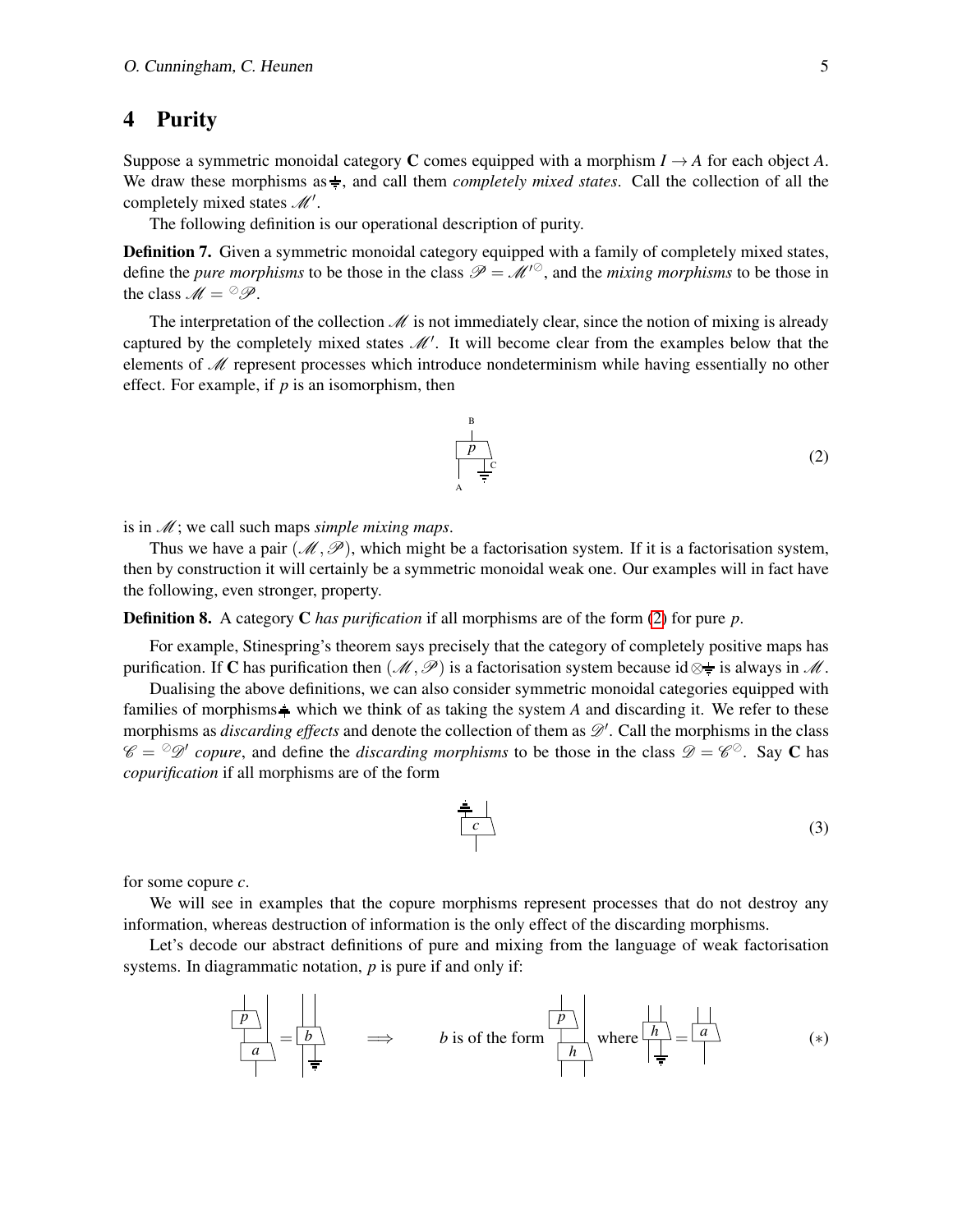and *m* is mixing iff

$$
\frac{\begin{vmatrix} a \\ n \\ m \end{vmatrix}}{\begin{vmatrix} m \\ n \end{vmatrix}} = \frac{\begin{vmatrix} b \\ b \end{vmatrix}}{\begin{vmatrix} b \\ n \end{vmatrix}} \implies b \text{ is of the form } \frac{\begin{vmatrix} b \\ n \\ m \end{vmatrix}}{\begin{vmatrix} m \\ n \end{vmatrix}} \text{ where } \frac{\begin{vmatrix} b \\ n \\ n \end{vmatrix}}{\begin{vmatrix} n \\ n \end{vmatrix}} = \frac{\begin{vmatrix} a \\ n \\ n \end{vmatrix}}{\begin{vmatrix} n \\ n \end{vmatrix}} \tag{†}
$$

for any pure morphism *p*.

These two criteria are quite involved, and it is often useful to think of the following two special cases where *a* and *b* have particularly simple forms. If *p* is pure, then

$$
\frac{p}{\left| \frac{p}{\frac{1}{r}} \right|} = \frac{b}{\left| \frac{1}{\frac{1}{r}} \right|} \implies b \text{ is of the form } \frac{p}{\left| \frac{h}{\left| \frac{1}{r} \right|}} \text{ where } \frac{h}{\left| \frac{1}{\frac{1}{r}} \right|} = \text{ (**)}
$$

and if *m* is mixing, then

$$
\frac{|m|}{|m|} = \frac{|p|}{|p|}
$$
 with *p* pure  $\implies$  there exists *h* with  $\frac{|h|}{|m|} = \frac{|\frac{|h|}{|p|}}{|m|} = \frac{|\frac{|p|}{|p|}}{(|\uparrow\uparrow\rangle)}$  († $\uparrow$ )

These special cases are necessary but not sufficient, so if *p* is pure it certainly obeys (∗∗) and if *m* is mixing it certainly obeys (††), but the converse is not necessarily true. However, in many of the particular categories C that we are interested in, we do in fact find that (∗∗) and (††) are as strong as (∗) and (†). So when it comes to calculate the classes  $\mathscr P$  and  $\mathscr M$  for a particular category C, one can often proceed by finding the classes of morphisms which obey  $(**)$  and  $(\dagger\dagger)$ , and then verifying that these morphisms further satisfy  $(*)$  and  $(†)$ .

### <span id="page-5-0"></span>5 Examples

The main claim of this paper is that our definitions of 'pure', 'mixing', 'copure' and 'discarding' are in accordance with expectations when interpreting morphisms as processes: if a symmetric monoidal category C equipped with a family of morphisms  $\frac{1}{2}$  is interpreted as a collection of processes in which  $\div$  represents a completely mixed state, then the family of morphisms which are deterministic in this interpretation should be those in the class  $\mathcal{P}$ . We will give four examples.

#### 5.1 Probabilistic

Let **FStoch** be the symmetric monoidal category whose objects are finite sets (with the Cartesian product as ⊗) and whose morphisms are matrices of nonnegative reals with the domain labelling the columns and the codomain labelling the rows (with matrix multiplication as  $\circ$ , and Kronecker product of matrices as  $\otimes$ ). Interpret a matrix with entries  $(f_{ij})$  as a process which, if it begins in state *i*, has probability  $f_{ij}$  of going to state  $j$ <sup>[5](#page-5-1)</sup>. The morphisms  $\frac{1}{r}$  and  $\frac{1}{r}$  are given by the column vector of 1s and the row vector of 1s.

<span id="page-5-1"></span> $<sup>5</sup>$  We will forego, in all examples, the usual normalisation demand that the columns sum to 1. This is to avoid having to deal</sup> with the completely mixed state on the empty set, which cannot be normalised. Thus in this example the completely mixed state on a set with *n* elements will be a column vector with entries 1 rather than  $1/n$ .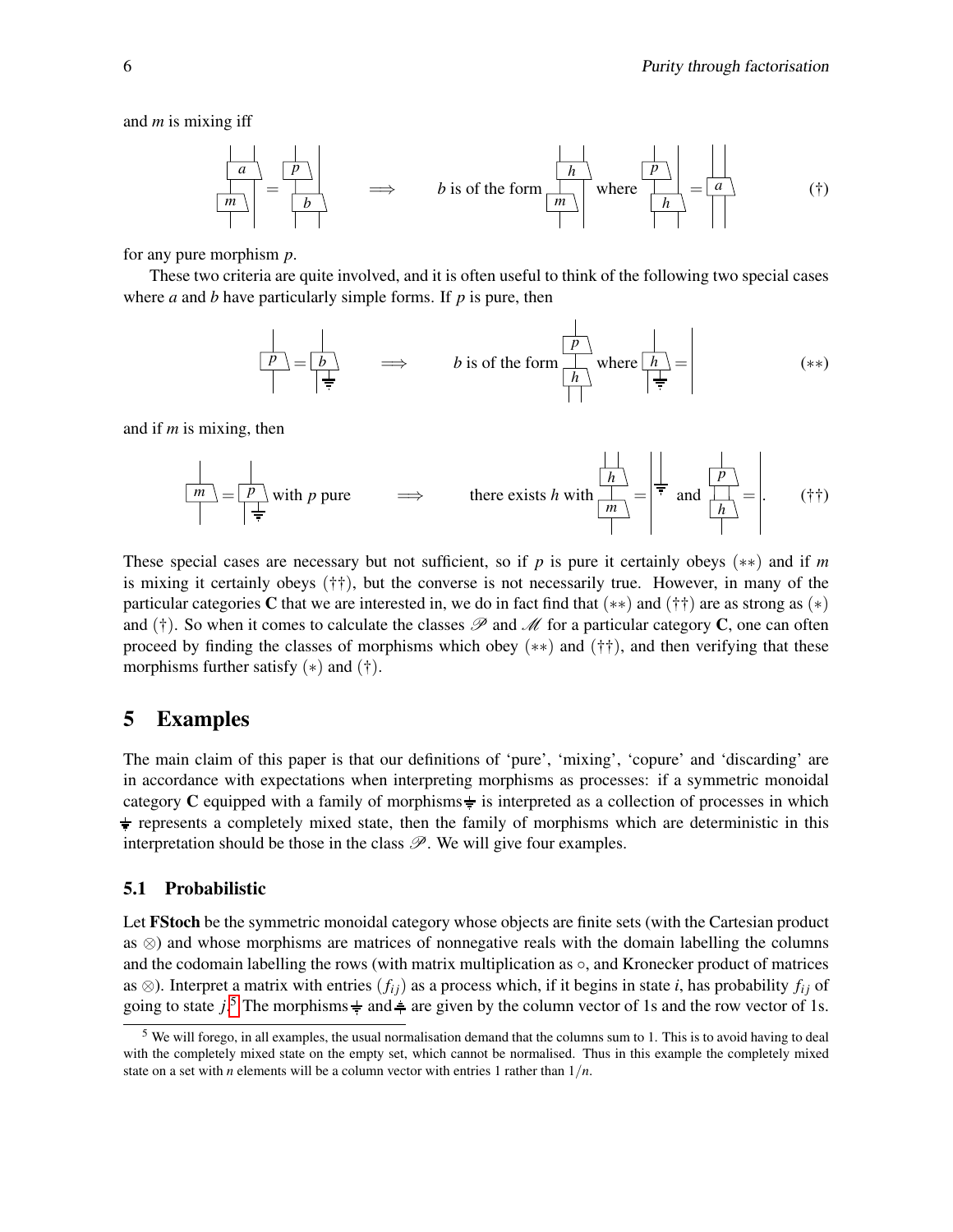<span id="page-6-0"></span>**Lemma 9.** Suppose that  $\mathcal{R}$  is the collection matrices which have at most one nonzero entry in each *column, and* L *is the collection of matrices which have exactly one nonzero entry in each row and at least one nonzero entry in each column. Then*  $(\mathscr{L}, \mathscr{R})$  *is a factorisation system, and m*  $\oslash$  *p* for *m*  $\in \mathscr{L}$ *,*  $p \in \mathscr{R}$ .

*Proof.* See Appendix [A.](#page-12-15)

<span id="page-6-1"></span>Lemma 10. *The symmetric monoidal subcategory* P *consists of precisely those matrices which have at most one nonzero entry in each column. Dually, C consists of precisely those matrices which have at most one nonzero entry in each row.*

*Proof.* Suppose  $p: X \to Y$  is pure, and suppose that  $p_{y_0x_0} \neq 0$  and  $p_{y_1x_0} \neq 0$ . In  $(**)$ , let  $b: X \times \{0,1\} \to Y$ be defined by setting  $b_{yx0} = p_{yx}$  for all *x*, *y* except that  $b_{y_1x_00} = 0$ , and  $b_{yx1} = 0$  for all *x*, *y* except that  $b_{y_1x_01} = p_{y_1x_0}$ . Then  $h_{x_0x_01} \neq 0$ , so  $b_{y_0x_01} = (p \circ h)_{y_0x_01} \neq 0$ . Hence  $y_0 = y_1$ . So p has at most one nonzero entry in each column.

Conversely, suppose that *p* has at most one nonzero entry in each column. Then by Lemma [9](#page-6-0)  $p \oslash$  $(\frac{\text{L}}{\text{F}} \otimes id_B)$ , so *p* is pure.

The second statement follows by taking the transpose of all matrices involved.

Lemma 11. *The symmetric monoidal subcategory* M *consists of precisely those matrices which have exactly one nonzero entry in each row and at least one nonzero entry in each column. Dually,*  $\mathscr D$  *consists of precisely those matrices which have exactly one nonzero entry in each column and at least one nonzero entry in each row.*

*Proof.* Suppose  $m: X \to Y$  is in M. In (††), define  $p: X \times Y \to Y$  by  $p_{yxy} = m_{yx}$  and  $p_{y'xy} = 0$  if  $y \neq y'$ . Let  $y \in Y$ . Then  $(p \circ h)_{yy} = 1$ , so there are  $y' \in Y$  and  $x \in X$  with  $h_{xy'y} \neq 0$ . Now  $(h \circ m)_{xy/x} = (\mathrm{id}_X \times \frac{1}{T}y)_{xy/x} = 1$ , and so  $m_{yx} \neq 0$ . If also  $m_{yx'} \neq 0$ , then  $(h \circ m)_{x'y'x} \neq 0$  and so  $x' = x$ . Thus *m* has exactly one nonzero entry in each row.

If *Y*  $\neq$  0 then id<sub>*X*</sub>  $\times$   $\neq$ <sub>*Y*</sub> has at least one nonzero entry in each column. Since  $h \circ m = id_x \times \neq y$  the map *m* must also have at least one nonzero entry in each column. If  $Y = \emptyset$  then the same proof applies after adding an element to the ancillary system.

Conversely, suppose that a relation *m* has exactly one nonzero entry in each row. Then by Lemma [9](#page-6-0) and Lemma [10](#page-6-1)  $p \oslash m$  for any pure p, so  $m \in \mathcal{M}$ .

The second statement follows by taking the transpose of all matrices involved.

**Theorem 12.** *The category* **FStoch** *has purification and copurification. Hence the pairs*  $(\mathcal{M}, \mathcal{P})$  *and* (C ,D) *are symmetric monoidal weak factorisation systems.*

*Proof.* Any matrix  $f : I \to J$  of nonnegative reals factors as follows. Let the ancilla system be the set *J*. Let *p* be the matrix with  $((i, j), j')$ -entry  $\delta_{j j'} f_{i j}$ ; this is pure by Lemma [10.](#page-6-1) Then *f* is given by [\(5\)](#page-12-16). The dual statement is obtained by transposing *f* .  $\Box$ 

#### 5.2 Possibilistic

Let **FRel** be the symmetric monoidal category whose objects are finite sets (with the Cartesian product as  $\otimes$ ) and whose morphisms are relations between the source and target. Interpret a relation *r*: *A* → *B* as a nondeterministic process that might send an  $a \in A$  to any of the  $b \in B$  to which it is related.<sup>[6](#page-6-2)</sup> We take

 $\Box$ 

 $\Box$ 

<span id="page-6-2"></span><sup>&</sup>lt;sup>6</sup>In this case the absence of normalisation means that there might be  $a \in A$  not related to anything.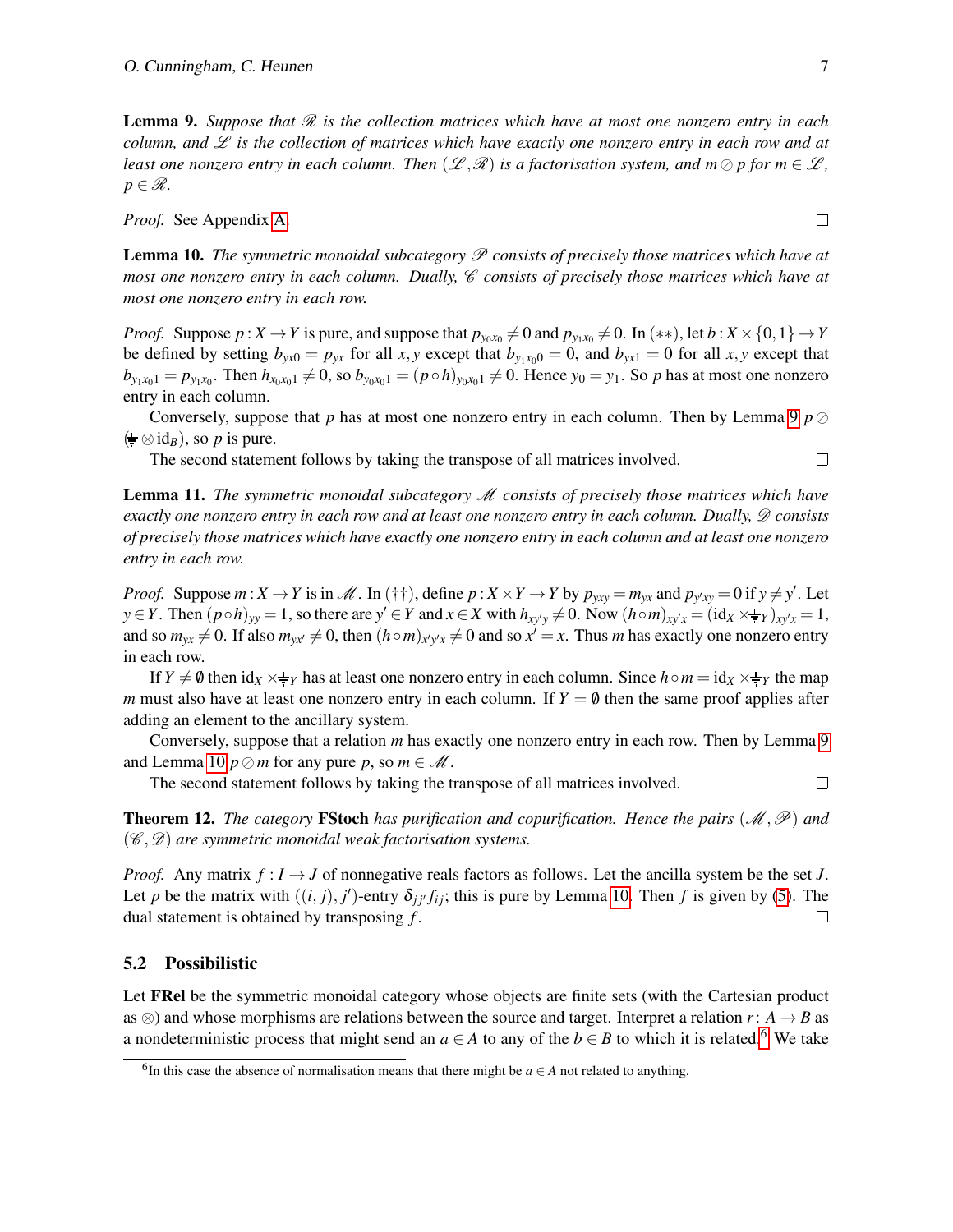$\neq$  to be the relation that relates the point to everything in the target, and  $\neq$  to be the relation that relates everything in the source to the point.

<span id="page-7-0"></span>**Lemma 13.** Suppose that  $\mathcal{R}$  is the collection of partial functions (i.e. relations in which everything in *the source is related to at most one element of the target) and*  $\mathscr L$  *is the collection of surjective, injective and total relations (i.e. those in which everything in the target is related to exactly one thing in the source* and everything in the source is related to at least one thing in the target). Then  $(\mathscr{L},\mathscr{R})$  is a factorisation *system, and m*  $\oslash$  *p* for *m*  $\in \mathcal{L}$ *, p*  $\in \mathcal{R}$ *.* 

*Proof.* See Appendix [A.](#page-12-15)

<span id="page-7-1"></span>Lemma 14. *The symmetric monoidal subcategory* P *consists precisely of the partial functions. Dually,* C *consists precisely of the injective relations (i.e. those in which everything in the target is related to at most one element of the source).*

*Proof.* Suppose  $p \in \mathcal{P}$ , and  $(x_0, y_0), (x_0, y_1) \in p$ . In  $(**)$ , set  $b = \{(0, x, y) | (x, y) \in p, (x, y) \neq (x_0, y_1)\} \cup$  $\{(1, x_0, y_1)\}\right.$  Then  $(1, x_0, x_0) \in h$ , so  $(1, x_0, y_0) \in p \circ h = b$ . Hence  $y_0 = y_1$ . Thus p is a partial function. Conversely, suppose that *p* is a partial function. Then by Lemma [13](#page-7-0)  $p \oslash \bigoplus \otimes id_B$ , so *p* is pure. The second statement follows by taking the dual of all relations involved.  $\Box$ 

Lemma 15. *The symmetric monoidal subcategory* M *consists of precisely the surjective, injective and total relations. Dually,* D *is precisely the surjective total functions (i.e. the relations in which everything in the source is related to exactly one thing in the target and everything in the target is related to at least one thing in the source).*

*Proof.* Suppose  $m: X \to Y$  is in  $\mathcal{M}$ . In (††), set  $p = \{(x, y, y) | (x, y) \in m\}$ . Let  $y \in Y$ . Then  $(y, y) \in p \circ h$ , so there are  $y' \in Y$  and  $x \in X$  with  $(y, x, y') \in h$ . Now  $(x, x, y') \in id_X \times \frac{1}{\pi}Y = h \circ m$ , and so  $(x, y) \in m$ . If also  $(x', y) \in m$ , then  $(x', x, y') \in h \circ m = id_x \times \#_Y$  and so  $x' = x$ . Thus *m* is surjective and injective.

If  $Y \neq \emptyset$  then  $\text{id}_X \times \neq Y$  is total. Since  $h \circ m = \text{id}_X \times \neq Y$  the map *m* must also be total. If  $Y = \emptyset$  then the same proof applies after adding an element to the ancillary system.

Conversely, suppose that a relation *m* is surjective and injective. Then by Lemma [13](#page-7-0) and Lemma [14](#page-7-1) *p* $\oslash$ *m* for any pure *p*, so *m*  $\in$  *M*.

The second statement follows by taking dual relations.

 $\Box$ 

**Theorem 16.** *The category* **FRel** *has purification and copurification. Hence the pairs*  $(\mathcal{M}, \mathcal{P})$  *and* (C ,D) *are symmetric monoidal weak factorisation systems.*

*Proof.* Any relation  $r: A \rightarrow B$  factors as the introduction of a completely mixed state on *B*, given by the relation  $A \rightarrow A \times B$  that relates  $a \in A$  to  $(a, b)$  for any  $b \in B$ , followed by a partial function  $A \times B \rightarrow B$  that sends  $(a, b)$  to *b* when  $(a, b) \in r$ . Dually, *r* factors as an injective relation  $A \to A \times B$  that relates  $a \in A$  to  $(a,b)$  if  $(a,b) \in r$ , followed by discarding *A*, *i.e.* the relation  $A \times B \to B$  that relates  $(a,b)$  to *b*.  $\Box$ 

#### 5.3 Deterministic

Let FSet be the category whose objects are finite sets (with the Cartesian product as  $\otimes$ ) and whose morphisms are functions. Interpret a function  $f: A \rightarrow B$  as a deterministic process that sends  $a \in A$  to *f*(*b*) ∈ *B*.<sup>[7](#page-7-2)</sup> Take  $\frac{1}{2}$  to be the function that maps everything in its source to the point (in fact we had to chose this function, since *I* is terminal). There is no notion of a completely mixed state in this category.

<span id="page-7-2"></span><sup>7</sup>As we do not consider mixing, the category in this example is normalised. The unnormalised version has *partial* functions.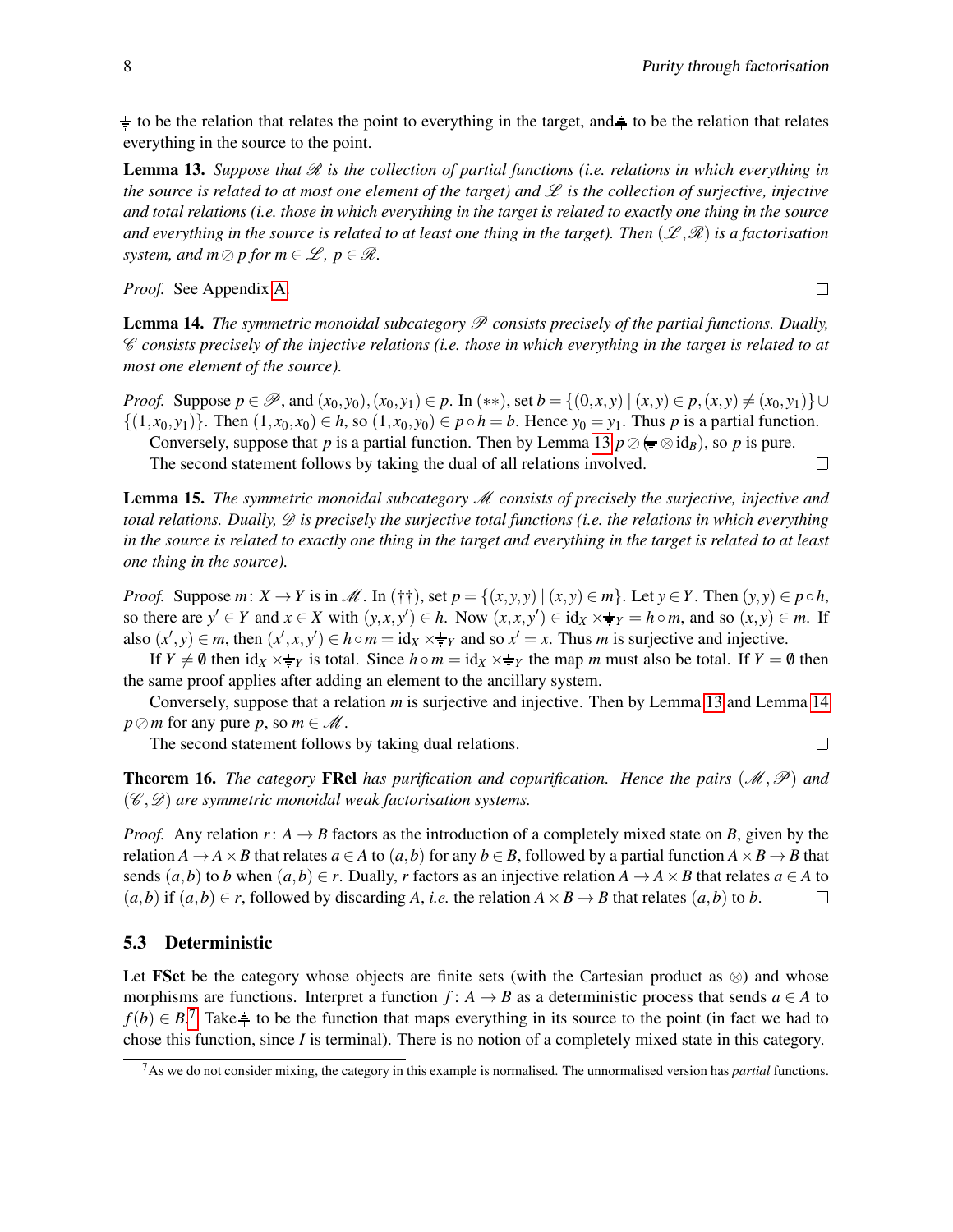Lemma 17. *The symmetric monoidal subcategory C consists precisely of the injections.* 

*Proof.* Unfolding the definitions,  $f: A \rightarrow B$  is in C when for all finite sets *C*,*D*,*E* and functions *g*,*h* making the following square commute there is a fill-in *k*:

$$
A \times C \xrightarrow{\text{g}} D \times E
$$
  
\n $f \times \text{id}_C$   
\n $B \times C \xrightarrow{\text{h}} E$ 

If this is the case, taking  $D = A$ ,  $E = C = 1$ ,  $g = id$ , and  $h = \pi_2$  shows that *f* has a left-inverse and so is injective. For the converse we may assume that *D* is nonempty and fix  $d \in D$ . When *f* is injective, we can define  $k(b, c) = g(a, c)$  if  $f(a) = b$ , and  $k(b, c) = (d, h(b, c))$  otherwise.  $\Box$ 

Lemma 18. *The symmetric monoidal subcategory*  $\mathscr D$  *consists precisely of the surjections.* 

*Proof.* Unfolding definitions with the previous lemma,  $g: C \to D$  is in  $\mathscr D$  when for all finite sets A, B, E, *F*, injections  $f: A \rightarrow B$ , and functions *h*, *k* making the following square commute there is a fill-in:

$$
A \times E \xrightarrow{l} C \times F
$$
  
\n
$$
f \times id_E \downarrow \qquad \downarrow g \times id_F
$$
  
\n
$$
B \times E \xrightarrow{l} D \times F
$$

If this is the case, taking  $A = \emptyset$ ,  $B = D$ , and  $E = F = 1$  shows that *g* has a right-inverse and so is surjective. Conversely, if *g* is surjective, then  $g \in \mathscr{C}^{\mathbb{Z}}$  by Example [4,](#page-2-3) so certainly  $g \in \mathscr{D} = \mathscr{C}^{\mathbb{Q}}$ .  $\Box$ 

The previous two lemmas prove that  $(\mathscr{C}, \mathscr{D})$  is just (Inj, Surj), our canonical example of a weak factorisation system. Example [6](#page-3-1) showed that it is also a symmetric monoidal weak factorisation system.

Theorem 19. *The category* FSet *has copurification.*

*Proof.* Any function  $f: A \to B$  factors as the injection  $A \to A \times B$  given by  $a \mapsto (a, f(a))$ , followed by the discarding map  $\pi_2$ :  $A \times B \rightarrow B$ .  $\Box$ 

#### 5.4 Quantum

Let **Quant** be the category of finite-dimensional Hilbert spaces and completely positive maps<sup>[8](#page-8-0)</sup>. Let $\neq$  be the state with density matrix given by the identity, and let $\triangleq$  take the trace. There is a canonical functor *F* : **FHilb**  $\rightarrow$  Quant, and the pure morphisms in Quant are usually defined to be the ones in the image of this functor [\[16,](#page-12-11) [8\]](#page-12-17). We will show that our definitions agree with this.

<span id="page-8-3"></span>Lemma 20. *(a) Every completely positive map has a* minimal *Stinespring dilation p as in* [\(1\)](#page-1-2)*, such that any other Stinespring dilation p*<sup>0</sup> *allows a coisometry*[9](#page-8-1) *j* ∈ FHilb *satisfying:*

<span id="page-8-2"></span>
$$
\frac{\frac{1}{p}}{\left|\frac{j}{p}\right|} = \frac{\frac{1}{p'}}{\left|\frac{j}{p}\right|} \tag{4}
$$

<span id="page-8-0"></span><sup>&</sup>lt;sup>8</sup>Since we are not restricting our attention to normalised maps we do not demand that our maps preserve trace.

<span id="page-8-1"></span><sup>&</sup>lt;sup>9</sup>A linear map between two Hilbert spaces is a *coisometry* iff  $j \circ j^{\dagger} = \text{id}$ . Its image in **Quant** satisfies  $j \circ \frac{1}{\epsilon} = \frac{1}{\epsilon}$ .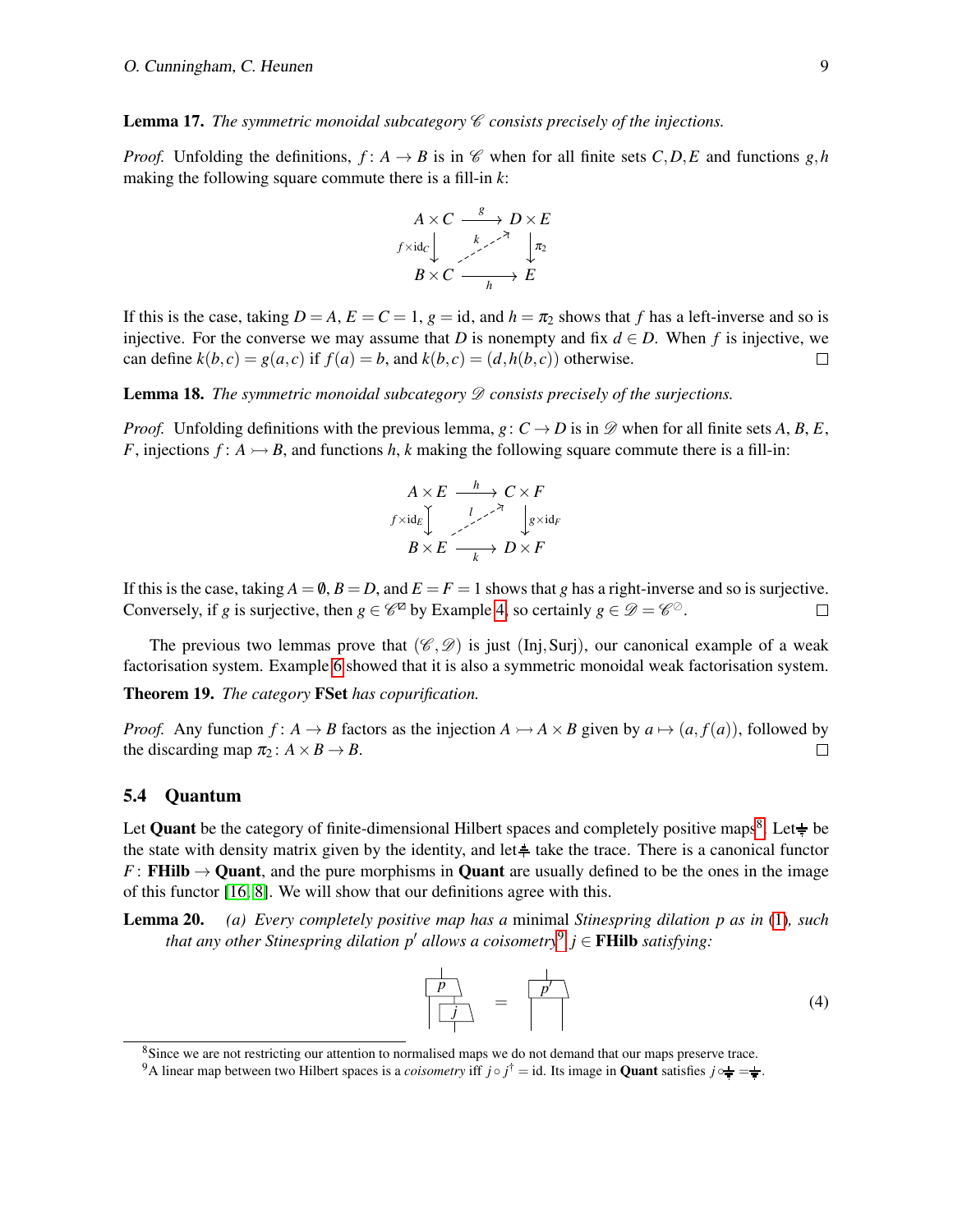<span id="page-9-0"></span>*(b) A Stinespring dilation p as in* [\(1\)](#page-1-2) *is minimal if and only if the following morphism is a surjection:*



<span id="page-9-1"></span>*(c)* If p and p' are Stinespring dilations as in [\(1\)](#page-1-2) of the same map, and their ancillas C and C' satisfy  $\dim(C) \leq \dim(C')$ , then there is a coisometry j satisfying [\(4\)](#page-8-2).

*Proof.* See Appendix [A.](#page-12-15)

<span id="page-9-2"></span>Lemma 21. *The symmetric monoidal subcategory* P *consists of precisely those morphisms of the form*  $F(f)$  *for*  $f \in \text{Mor}(\textbf{FHilb}).$ 

*Proof.* First we assume *p* pure and show it is in the image of *F*. Let *P* be a Stinespring dilation of *p*. Without loss of generality, assume *p* nonzero, so all ancillas are nonzero. As *p* is pure, (∗∗) gives *h* with:

$$
\begin{array}{|c|c|c|c|}\n\hline\nP & = & \frac{\hline\n\end{array}\n\qquad \qquad \text{and} \qquad \begin{array}{|c|c|c|}\n\hline\nh \\
\hline\n\frac{\hline\nh}{\hline\n\end{array}\n\qquad =
$$

Let *H* be a Stinespring dilation of *h*. By Lemma [20](#page-0-0)[\(b\)](#page-9-0) the identity is clearly a minimal one. So

$$
\begin{array}{|c|c|c|c|c|c|c|} \hline \begin{array}{|c|c|c|c|} \hline \begin{array}{|c|c|} \hline \begin{array}{|c|c|} \hline \begin{array}{|c|c|} \hline \begin{array}{|c|c|} \hline \begin{array}{|c|c|} \hline \begin{array}{|c|c|} \hline \begin{array}{|c|c|} \hline \begin{array}{|c|c|} \hline \begin{array}{|c|c|} \hline \begin{array}{|c|c|} \hline \begin{array}{|c|c|} \hline \begin{array}{|c|c|} \hline \begin{array}{|c|c|} \hline \begin{array}{|c|c|} \hline \begin{array}{|c|c|} \hline \begin{array}{|c|c|} \hline \begin{array}{|c|c|} \hline \begin{array}{|c|c|} \hline \begin{array}{|c|c|} \hline \begin{array}{|c|c|} \hline \begin{array}{|c|c|} \hline \begin{array}{|c|c|} \hline \begin{array}{|c|c|} \hline \begin{array}{|c|c|} \hline \begin{array}{|c|c|} \hline \begin{array}{|c|c|} \hline \begin{array}{|c|c|} \hline \begin{array}{|c|c|} \hline \begin{array}{|c|c|} \hline \begin{array}{|c|c|} \hline \begin{array}{|c|c|} \hline \begin{array}{|c|c|} \hline \begin{array}{|c|c|} \hline \begin{array}{|c|c|} \hline \begin{array}{|c|c|} \hline \begin{array}{|c|c|} \hline \begin{array}{|c|c|} \hline \begin{array}{|c|c|} \hline \begin{array}{|c|c|} \hline \begin{array}{|c|c|} \hline \begin{array}{|c|c|} \hline \begin{array}{|c|c|} \hline \begin{array}{|c|c|} \hline \begin{array}{|c|c|} \hline \begin{array}{|c|c|} \hline \begin{array}{|c|c|} \hline \begin{array}{|c|c|} \hline \begin{array}{|c|c|} \hline \begin{array}{|c|c|} \hline \begin{array}{|c|c|} \hline \begin{array}{|c|c|} \hline \begin{array
$$

for some coisometry *i*. Therefore:

*P* = *h p* <sup>=</sup> *<sup>H</sup> p* = *p i*

Now pick any state  $a: \mathbb{C} \to A$  in FHilb that makes  $i \circ (a \otimes \frac{1}{\epsilon})$  nonzero. Any scalar in **Quant** lies in the image of *F*, as do *P* and *a*. Hence so does:



For the converse, we assume  $p \in \textbf{FHilb}$  and prove it pure. Suppose  $(p \otimes id) \circ a = b \circ (id \otimes \frac{1}{r})$ . We want to find some *h* satisfying (∗). Without loss of generality we may assume *b* nonzero. If *A* and *B* are Stinespring dilations of *a* and *b*, then:

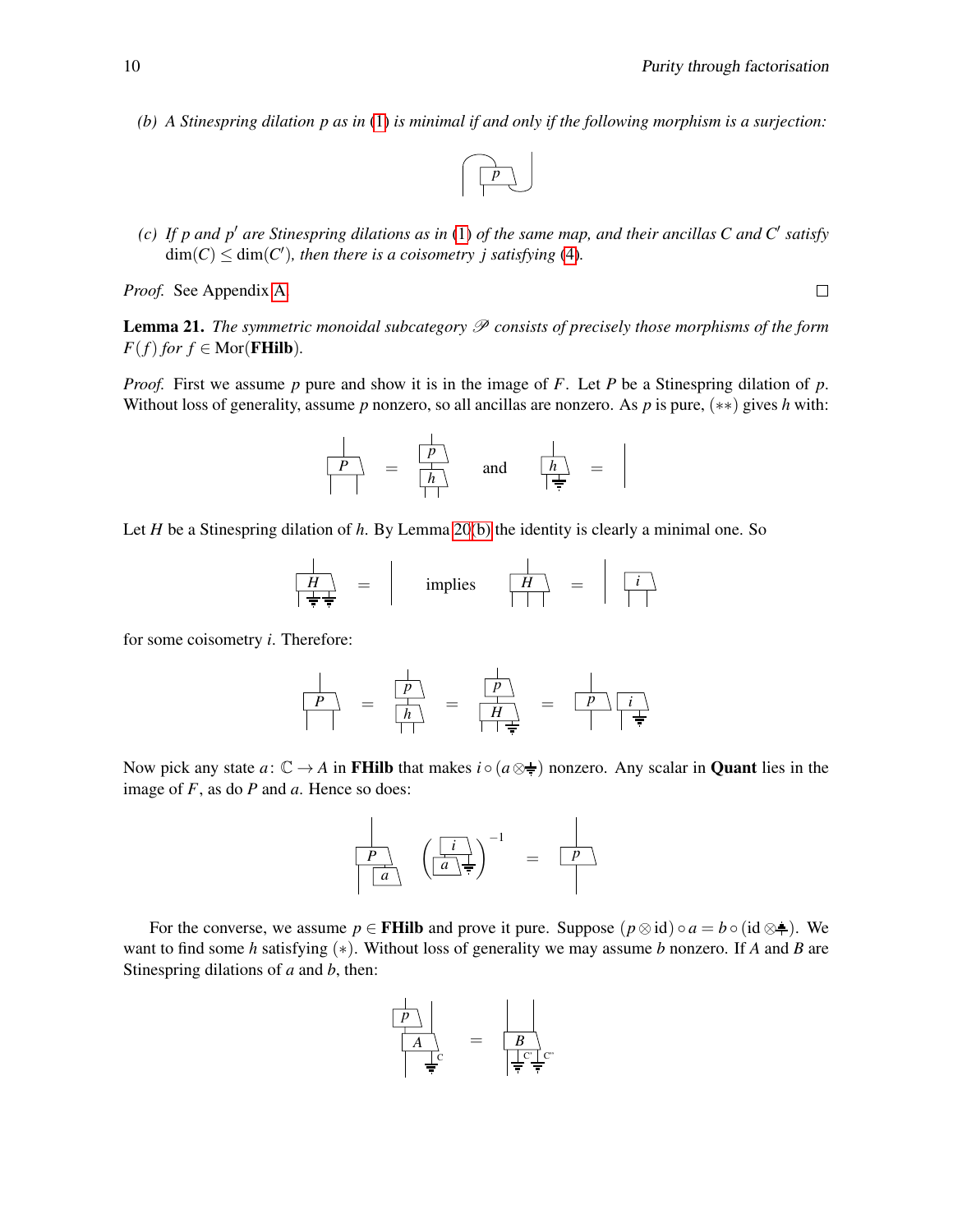Pick such *A* and *B* with the further property that  $dim(C) \le dim(C')dim(C'')$ . This can be done by picking any  $A$  and  $B$  and then enlarging  $C''$  by applying an arbitrary coisometry from a space with dimension greater than  $dim(C)/dim(C')$ . Then Lemma [20](#page-0-0)[\(c\)](#page-9-1) provides a coisometry *j* satisfying  $(p \otimes id) \circ A \circ (id \otimes$ *j*) = *B*. Define  $h = A \circ (\text{id} \otimes j) \circ (\text{id} \otimes \text{id} \otimes \neq)$ . Then

*h p* = *A j p* = *B* = *b*

and

$$
\frac{\begin{array}{|c|c|c|c|c|}\hline h\\ \hline \frac{1}{\frac{1}{2}} & = & \begin{array}{|c|c|c|}\hline A\\ \hline \frac{1}{\frac{1}{2}} & = & \begin{array}{|c|c|}\hline A\\ \hline \frac{1}{\frac{1}{2}} & = & \end{array}\hline \end{array} \begin{array}{|c|c|c|}\hline A\\ \hline \frac{1}{\frac{1}{2}} & = & \begin{array}{|c|c|}\hline A\\ \hline \frac{1}{\frac{1}{2}} & = & \end{array}\hline \end{array}
$$

as required.

Lemma 22. *The symmetric monoidal subcategory* M *consists of only the simple mixing maps.*

*Proof.* Let  $m \in \mathcal{M}$ , and let *M* be a minimal Stinespring dilation of *m*. We will exhibit an inverse of *M*. By Lemma [21,](#page-9-2) *M* is pure, so (††) provides *h* satisfying:

$$
\frac{\frac{1}{h}}{\frac{1}{h}} = \begin{vmatrix} \frac{1}{\pi} & \frac{1}{h} \\ \frac{1}{h} & \frac{1}{h} \end{vmatrix} =
$$

Let *H* be a Stinespring dilation of *h*.

$$
\begin{array}{|c|c|c|c|}\n\hline\n\hline\nM & \rightleftharpoons & \\\hline\n\hline\nM & \rightleftharpoons & \\\hline\n\vdots & \\\hline\n\end{array} \hspace{.2cm} \begin{array}{|c|c|c|}\n\hline\n\frac{1}{\mp} & \\\hline\n\end{array} \hspace{.2cm} \begin{array}{|c|c|}\n\hline\n\downarrow & \\\hline\n\hline\nM & \\\hline\n\end{array} \hspace{.2cm} \begin{array}{|c|c|}\n\hline\n\downarrow & \\\hline\n\end{array} \hspace{.2cm} \begin{array}{|c|c|}\n\hline\n\downarrow & \\\hline\n\end{array} \hspace{.2cm} \begin{array}{|c|c|}\n\hline\n\downarrow & \\\hline\n\end{array} \hspace{.2cm} \begin{array}{|c|c|}\n\hline\n\downarrow & \\\hline\n\end{array} \hspace{.2cm} \begin{array}{|c|c|}\n\hline\n\downarrow & \\\hline\n\end{array} \hspace{.2cm} \begin{array}{|c|c|}\n\hline\n\downarrow & \\\hline\n\end{array} \hspace{.2cm} \begin{array}{|c|c|c|}\n\hline\n\downarrow & \\\hline\n\end{array} \hspace{.2cm} \begin{array}{|c|c|c|}\n\hline\n\downarrow & \\\hline\n\end{array} \hspace{.2cm} \begin{array}{|c|c|c|}\n\hline\n\downarrow & \\\hline\n\end{array} \hspace{.2cm} \begin{array}{|c|c|c|}\n\hline\n\downarrow & \\\hline\n\end{array} \hspace{.2cm} \begin{array}{|c|c|c|}\n\hline\n\downarrow & \\\hline\n\end{array} \hspace{.2cm} \begin{array}{|c|c|c|}\n\hline\n\downarrow & \\\hline\n\end{array} \hspace{.2cm} \begin{array}{|c|c|c|c|}\n\hline\n\downarrow & \\\hline\n\end{array} \hspace{.2cm} \begin{array}{|c|c|c|c|}\n\hline\n\downarrow & \\\hline\n\end{array} \hspace{.2cm} \begin{array}{|c|c|c|}\n\hline\n\downarrow & \\\hline\n\end{array} \hspace{
$$

By Lemma [20](#page-0-0)[\(b\)](#page-9-0) the right hand side of each of these equations is a minimal Stinespring dilation, so there are coisometries  $j$  and  $j'$  satisfying:

$$
\frac{\boxed{H}}{\boxed{M}} = \boxed{\frac{J}{\boxed{J}}} \quad \text{and} \quad \frac{\boxed{M}}{\boxed{H}} = \boxed{\frac{J'}{\boxed{J}}}
$$

Hence

$$
\begin{array}{|c|c|c|c|}\n\hline\nM & & & \\
\hline\n\hline\n\end{array} \quad =\quad\n\begin{array}{|c|c|}\n\hline\nM & & \\
\hline\nH & & \\
\hline\nM & & \\
\hline\n\end{array} \quad =\quad\n\begin{array}{|c|c|}\n\hline\nM & & \\
\hline\nM & & \\
\hline\n\end{array}
$$

Lemma [20](#page-0-0)[\(b\)](#page-9-0) lets us remove *M* to see  $j = id \otimes j'$ . It follows that  $H \circ (id \otimes j'^\dagger)$  is the inverse of *M*.  $\Box$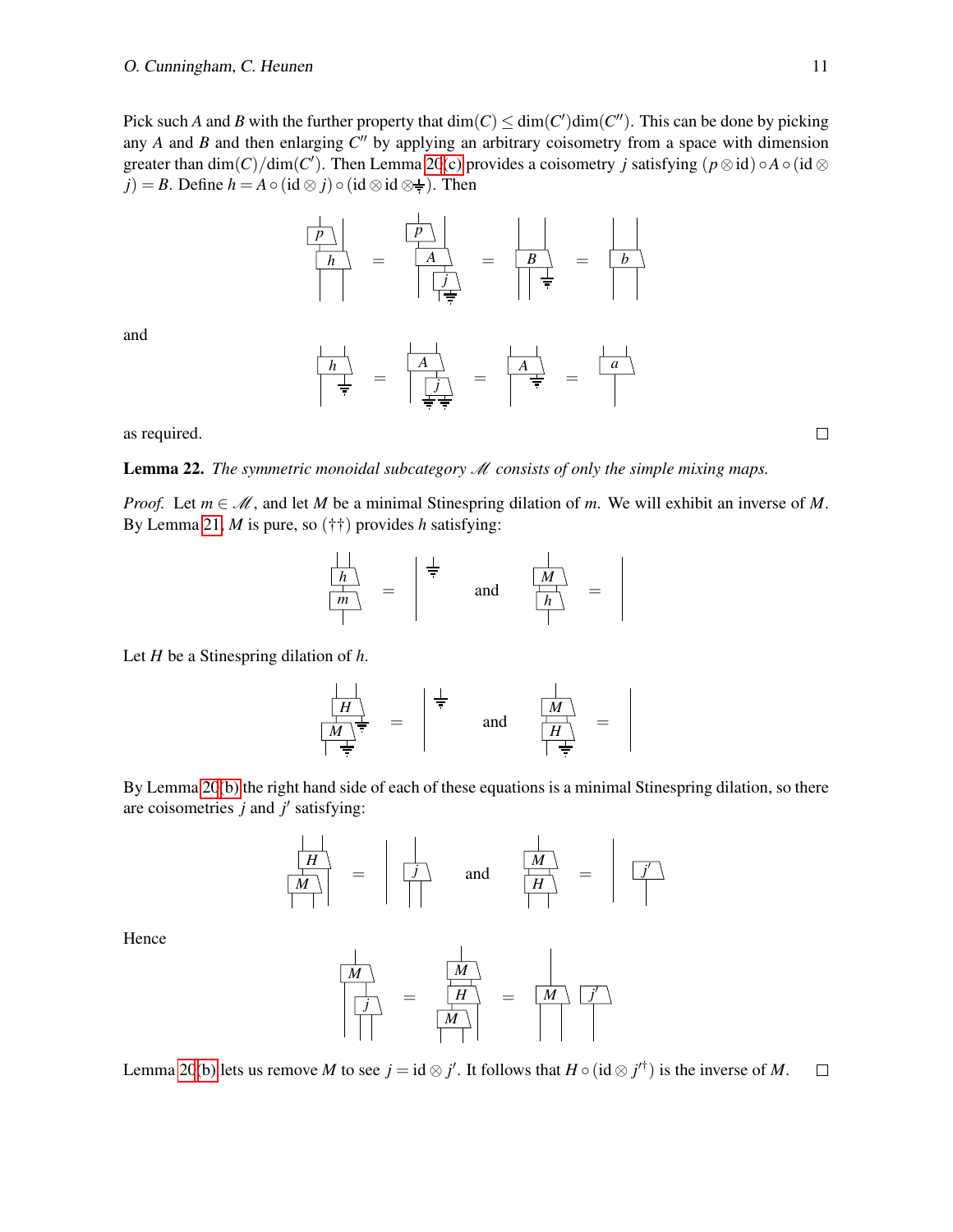$\Box$ 

Since the category of completely positive maps is self-dual in a way that fixes the inclusion of FHilb, the collection of copure morphisms is precisely the same as the collection of pure ones. This coincidence is special to the quantum case. The symmetric monoidal subcategory  $\mathscr D$  consists precisely of the simple discarding maps.

**Theorem 23.** *The category* **Quant** *has purification and copurification. Hence the pairs*  $(\mathcal{M}, \mathcal{P})$  *and* (C ,D) *are symmetric monoidal weak factorisation systems.*

*Proof.* Purification follows from Lemma [21](#page-9-2) and Theorem [1,](#page-1-3) copurification by taking duals.

## <span id="page-11-2"></span>6 Related work

Chiribella [\[4\]](#page-12-2) defines a map *p* to be pure if:

$$
\frac{p}{p} = \frac{1}{p}
$$
  $\Rightarrow$  *b* is of the form  $\frac{p}{p} \cdot \frac{1}{h}$ 

Selby and Coecke [\[15\]](#page-12-7) define a map *p* to be pure if:

*p h p* = *b* =⇒ ∃*h*,*h* 0 <sup>0</sup> = : *b* = *<sup>p</sup>* = and *h* = and *h* 0 *h*

Both definitions yield the same pure subcategory in **Quant**, but they disagree in the other cases. For example, consider FRel. According to  $(*)$  the pure morphisms in FRel are the partial functions. According to Selby and Coecke's definition the collection of pure morphisms is smaller; only the partial injections. The collection is smaller yet under Chiribella's definition; only the relations which relate at most one pair of elements. So these definitions produce a stricter notion of purity than that of this paper.

Another difference is that these definitions define purity in relation to the discarding map  $\frac{1}{\tau}$  rather than the completely mixed state  $\frac{1}{x}$ . This means that the resulting collection of pure maps often bares some relation to the maps which we would call copure. This can also be seen in **FRel**; the maps which are pure under Selby and Coecke's definition are precisely those in  $\mathscr{P} \cap \mathscr{C}$ .

Finally, neither of these two definitions guarantee that the collection of pure maps form a monoidal subcategory. We have already seen this in the case of Chiribella's definition, which says that the identity morphisms are not pure in **FRel**. To see this for Selby and Coecke's definition consider the category given by the usual order on the positive integers, with  $\times$  as the monoidal product and the morphism  $(n \geq 1)$  as  $\frac{1}{n}$ . Then a morphism  $(n \geq m)$  is pure iff  $m > n/2$ . Such morphisms are not closed under  $\circ$  or  $\otimes$ . Of course  $\mathscr P$  as defined by  $(*)$  is always a monoidal category, because it is of the form  $\mathscr A^{\circ}$ .

## References

- <span id="page-11-0"></span>[1] S. Abramsky & B. Coecke (2004): *A categorical semantics of quantum protocols*. In: Logic in Computer Science, IEEE Computer Society, pp. 415–425, doi[:10.1109/LICS.2004.1.](http://dx.doi.org/10.1109/LICS.2004.1)
- <span id="page-11-3"></span>[2] J. Adamek, H. Herrlich & G. Strecker (2006): *Abstract and concrete categories: the joy of cats*. Reprint 17, Theory and Applications of Categories.
- <span id="page-11-1"></span>[3] G. Chiribella (2014): *Dilation of states and processes in operational-probabilistic theories*. In: Quantum Physics and Logic, EPTCS 172, pp. 1–14, doi[:10.4204/EPTCS.172.1.](http://dx.doi.org/10.4204/EPTCS.172.1)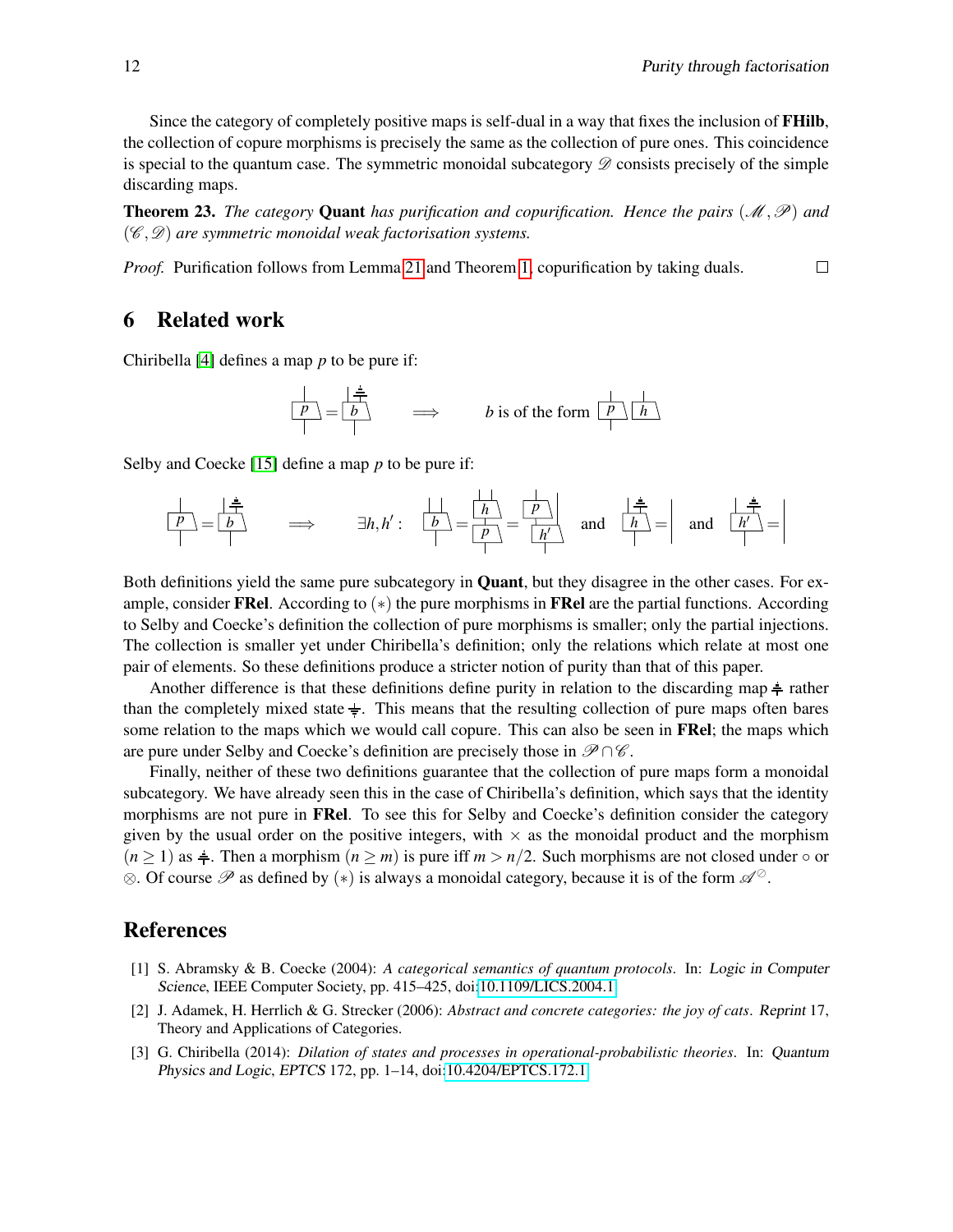- <span id="page-12-2"></span>[4] G. Chiribella (2014): *Distinguishability and copiability of programs in general process theories*. International Journal of Software and Informatics 8(3–4), pp. 209–223. Available at [http://arxiv.org/abs/1411.](http://arxiv.org/abs/1411.3035) [3035](http://arxiv.org/abs/1411.3035).
- <span id="page-12-4"></span>[5] G. Chiribella, G. M. D'Ariano & P. Perinotti (2010): *Probabilistic theories with purification*. Physical Review A 81, p. 062348, doi[:10.1103/PhysRevA.81.062348.](http://dx.doi.org/10.1103/PhysRevA.81.062348)
- <span id="page-12-3"></span>[6] G. Chiribella & C. M. Scandolo (2015): *Operational axioms for diagonalizing states*. In: Quantum Physics and Logic, EPTCS 195, pp. 96–115, doi[:10.4204/EPTCS.195.8.](http://dx.doi.org/10.4204/EPTCS.195.8)
- <span id="page-12-10"></span>[7] M.-D. Choi (1975): *Completely positive linear maps on complex matrices*. Linear Algebra and its Applications 10, pp. 285–290, doi[:10.1016/0024-3795\(75\)90075-0.](http://dx.doi.org/10.1016/0024-3795(75)90075-0)
- <span id="page-12-17"></span>[8] B. Coecke & C. Heunen (2016): *Pictures of complete positivity in arbitrary dimension*. Information and Computation 250, pp. 50–58, doi[:10.1016/j.ic.2016.02.007.](http://dx.doi.org/10.1016/j.ic.2016.02.007)
- <span id="page-12-0"></span>[9] B. Coecke & A. Kissinger (2017): *Picturing quantum processes: a first course in quantum theory and diagrammatic reasoning*. Cambridge University Press.
- <span id="page-12-5"></span>[10] B. Coecke & S. Perdrix (2010): *Environment and classical channels in categorical quantum mechanics*. Logical Methods in Computer Science 8(4), p. 14, doi[:10.2168/LMCS-8\(4:14\)2012.](http://dx.doi.org/10.2168/LMCS-8(4:14)2012)
- <span id="page-12-6"></span>[11] O. Cunningham & C. Heunen (2015): *Axiomatizing complete positivity*. In: Quantum Physics and Logic, EPTCS 195, pp. 148–157, doi[:10.4204/EPTCS.195.11.](http://dx.doi.org/10.4204/EPTCS.195.11)
- <span id="page-12-12"></span>[12] P. Freyd & G. M. Kelly (1972): *Categories of continuous functors I*. Journal of Pure and Applied Algebra 2, pp. 169–191, doi[:10.1016/0022-4049\(72\)90001-1.](http://dx.doi.org/10.1016/0022-4049(72)90001-1)
- <span id="page-12-1"></span>[13] C. Heunen & J. Vicary (2017): *Categories for quantum theory: an introduction*. Oxford University Press.
- <span id="page-12-14"></span>[14] A. Joyal (2008): *The theory of quasi-categories and its applications*. Quaderns 45, pp. 149–496. Available at <http://mat.uab.cat/~kock/crm/hocat/advanced-course/Quadern45-2.pdf>.
- <span id="page-12-7"></span>[15] J. Selby & B. Coecke (2017): *Leaks: quantum, classical, intermediate, and more*. Entropy 19(4), p. 174, doi[:10.3390/e19040174.](http://dx.doi.org/10.3390/e19040174)
- <span id="page-12-11"></span>[16] P. Selinger (2007): *Dagger compact closed categories and completely positive maps*. In: Quantum Physics and Logic, ENTCS 170, pp. 139–163, doi[:10.1016/j.entcs.2006.12.018.](http://dx.doi.org/10.1016/j.entcs.2006.12.018)
- <span id="page-12-8"></span>[17] P. Selinger (2009): *A survey of graphical languages for monoidal categories*. In: New Structures for Physics, Lecture Notes in Physics, Springer, pp. 289–355, doi[:10.1007/978-3-642-12821-9˙4.](http://dx.doi.org/10.1007/978-3-642-12821-9_4)
- <span id="page-12-9"></span>[18] W. F. Stinespring (1955): *Positive functions on C\*-algebras*. Proceedings of the American Mathematical Society 6, pp. 211–216, doi[:10.2307/2032342.](http://dx.doi.org/10.2307/2032342)
- <span id="page-12-13"></span>[19] A. Westerbaan & B. Westerbaan (2016): *Paschke dilations*. In: Quantum Physics and Logic, EPTCS 236, pp. 229–244, doi[:10.4204/EPTCS.236.15.](http://dx.doi.org/10.4204/EPTCS.236.15)

## <span id="page-12-15"></span>A Proofs

*Proof of Lemma [9.](#page-6-0)* Any matrix  $f: I \to J$  of nonnegative reals factors as follows. The matrix represented by  $id_I \otimes \frac{1}{\sigma}$  has exactly one nonzero entry in each row and at least one nonzero entry in each column. Let  $p: I \times J \to J$  be the matrix with  $((i, j), j')$ -entry  $\delta_{jj'} f_{ij}$ ; this has at most one nonzero entry in each column. Then *f* is given by:

<span id="page-12-16"></span>
$$
\frac{p}{\left| \frac{1}{p} \right|} \tag{5}
$$

So  $(\mathscr{L}, \mathscr{R})$  is a factorisation system. It remains to prove that  $m \oslash p$  for  $m \in \mathscr{L}$ ,  $p \in \mathscr{R}$ . It suffices to show  $m\mathbb{Z}p$ , because if  $p \in \mathscr{L}$  then  $p \times id_A$  is also in  $\mathscr{L}$ , and similarly for  $m \in \mathscr{R}$ . If  $b \circ m = p \circ a$ , then